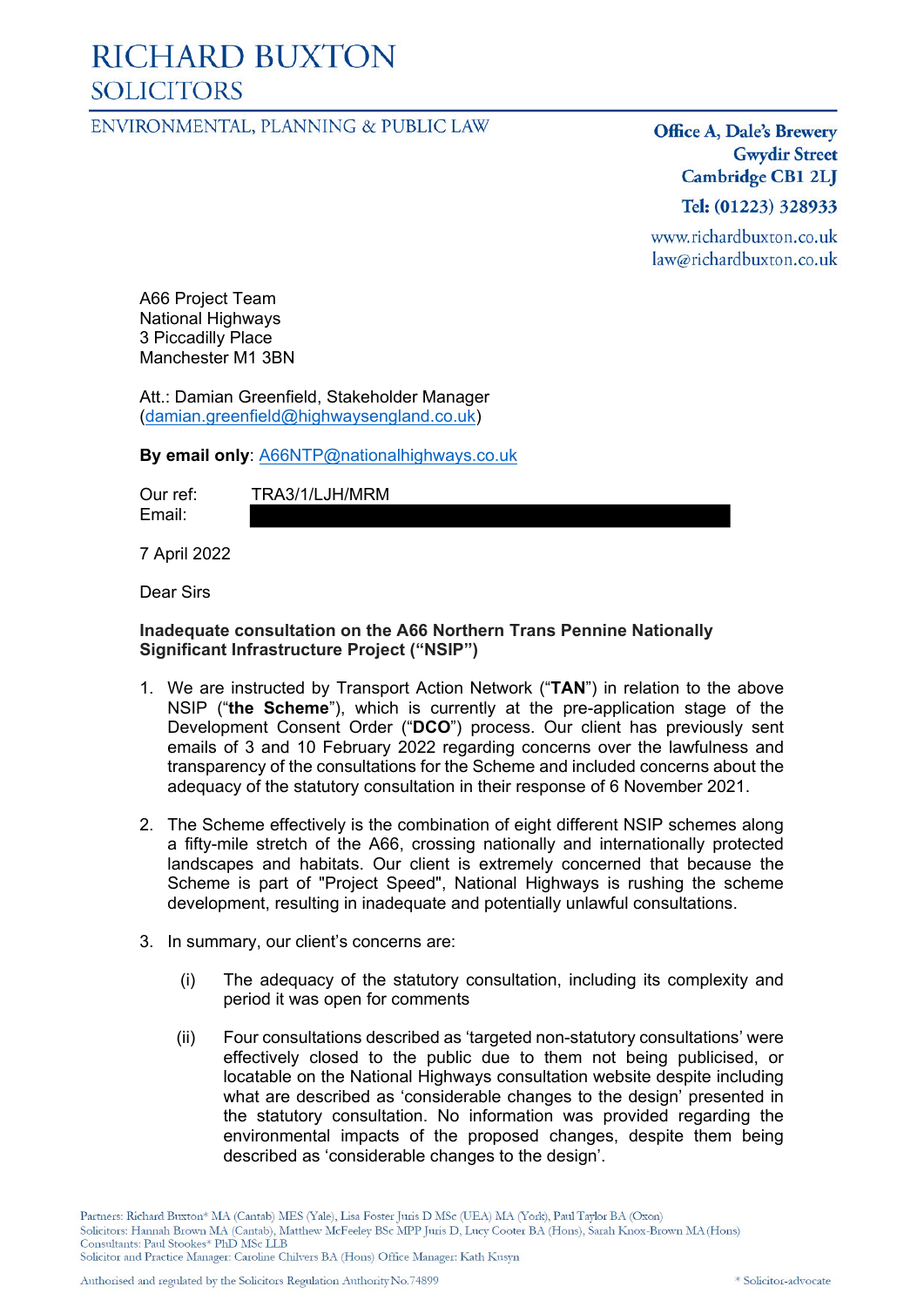- (iii) A further consultation on significant changes to the proposed scheme, including large scale earthworks, new cycling and walking routes and the addition of a large number of extensive compounds. Again, no information provided regarding the environmental impacts of the proposed changes, despite the area being known nationally for its tourist and leisure industry and the earthworks and compounds being within and in such proximity to highly protected landscapes and habitats.
- (iv) A further consultation on the relocation of Brough Hill Fair, which is culturally important to the Gypsy community, may not comply with the requirements of the Public Sector Equality Duty.
- (v) The lack of environmental information available in respect of the proposals for the Scheme as it now stands, to the extent that it is not possible for the consultation bodies to develop an informed view of the likely significant environmental effects of the development and associated development.
- (vi) The fact that concurrent and consecutive consultations have been held on a range of quite complex topics and which the public concerned have been expected to get to grips with and comment on.
- (vii) Overall that the statutory consultation and subsequent consultations have been inadequate to the extent that the Secretary of State cannot be satisfied that the statutory requirements and those set out in the preapplication guidance have been met.

### **Background**

- 4. Route options for the Scheme were consulted on in summer 2019 and a preferred route announcement was made in May 2020. The statutory consultation was held between 24 September 2021 and 6 November 2021.
- 5. Since the statutory consultation closed there have been six further consultations (that our client is aware of), including (in summary):
	- (i) A66 Trans-Pennine Supplementary Design Consultation: Appleby to **Brough**

This consultation ran between 28 January 2022 and 27 February 2022 and sought views on what are described as *"considerable changes to the design"* that was presented during the statutory consultation. These changes include:

- Building the additional carriage to the north of the existing A66 rather than the south at Warcop central to reduce the impact on properties and land to the south and to the Roman Camp.
- Building the structure at Warcop central slightly higher to help mitigate environmental issues with the River Eden Special Area of Conservation (SAC).

The consultation was not advertised publicly on the National Highways scheme page nor on National Highways social media, it did not appear on the National Highways consultation hub and could not (and still cannot) be located by searching that page and is not accessible via a publicly locatable link. The changes described in the Consultation Brochure are considerable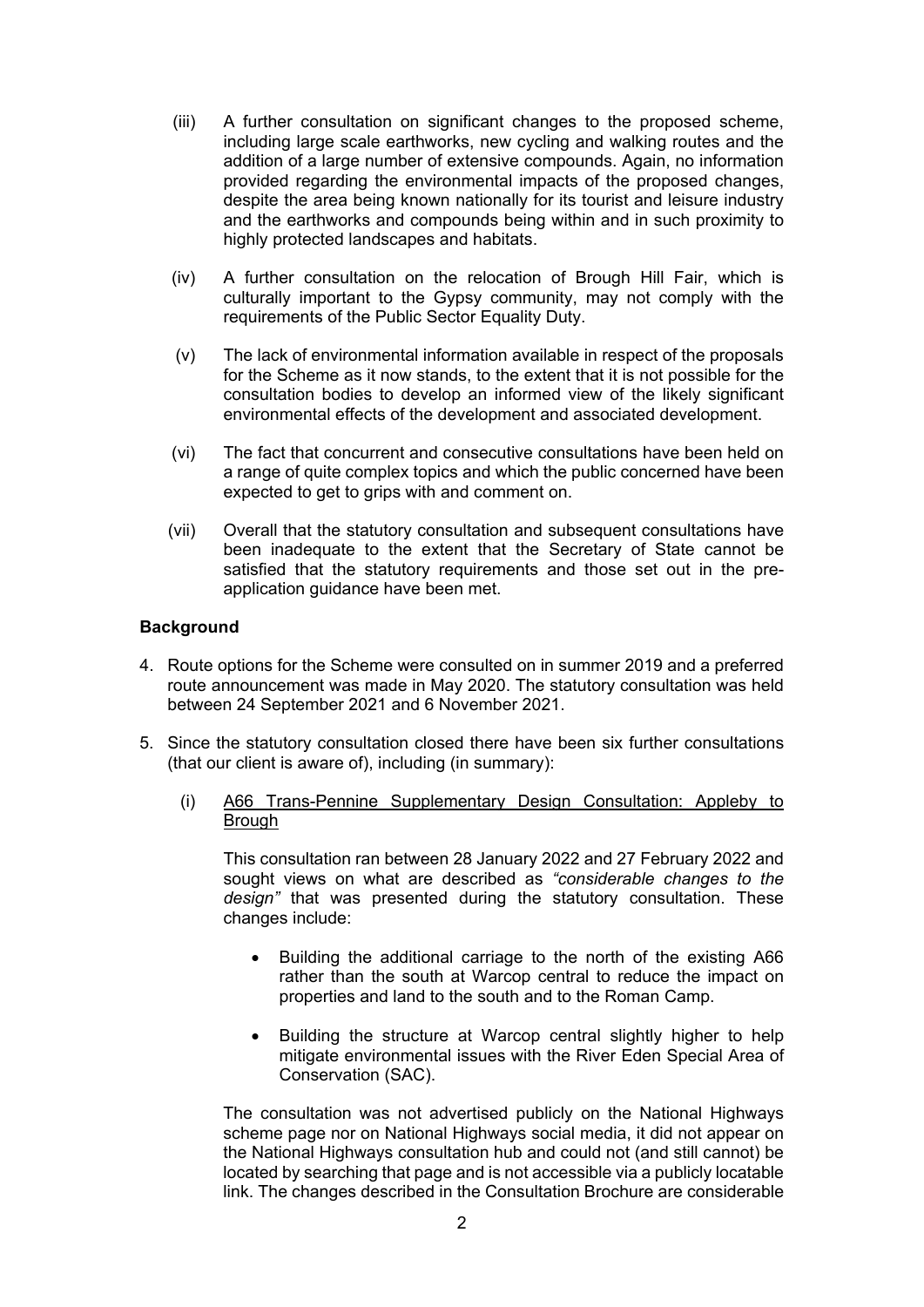and the subject matter includes impacts on nationally designated landscapes, habitats and species and are of more than immediate local concern.

#### (ii) A66 Trans-Pennine Supplementary Design Consultation: M6 Junction 40 to Kemplay Bank

This consultation ran between 28 January 2022 and 27 February 2022 and sought views on changes that would impact community connectivity, environmental and land impacts, including the loss of public open space.

The consultation was not advertised publicly on the National Highways scheme page nor on National Highways social media, it did not appear on the National Highways consultation hub and could not (and still cannot) be located by searching that page and is not accessible via a publicly locatable link. The changes described in the Consultation Brochure include impacts on a country park and college playing fields and are of more than immediately local concern.

#### (iii) A66 Trans-Pennine Supplementary Design Consultation: Bowes Bypass Hulands Quarry

This consultation ran between 28 January 2022 and 27 February 2022 and sought views on changes in respect of access arrangements into and out of Hullands Quarry and provision of an access track to Bowes Cross Farm, both of which would impact road safety.

The consultation was not advertised publicly on the National Highways scheme page nor on National Highways social media, it did not appear on the National Highways consultation hub and could not (and still cannot) be located by searching that page and is not accessible via a publicly locatable link. No consultation brochure was published for this consultation and there is no detail provided in respect of the environmental impact of the proposals, but the changes described impact road safety and are of more than immediate local concern.

### (iv) A66 Trans-Pennine Supplementary Design Consultation: Temple Sowerby to Appleby

This consultation ran between 28 January 2022 and 27 February 2022 and sought views on what are described as "considerable changes to the design" that was presented during the statutory consultation. These changes include:

- Relocation of the junction north of Kirkby Thore westwards from Main Street to Fell Lane to improve a potentially dangerous stretch of narrow road and redirect heavy goods vehicles to a better, more suitable route and to avoid the Roman Camp Scheduled Monument. Works will include the construction of landscaping bunds.
- Change at Long Marton from overbridge to full-movement junction to the east of the design presented at the statutory consultation to seek to avoid increased heavy goods vehicles on unsuitable roads.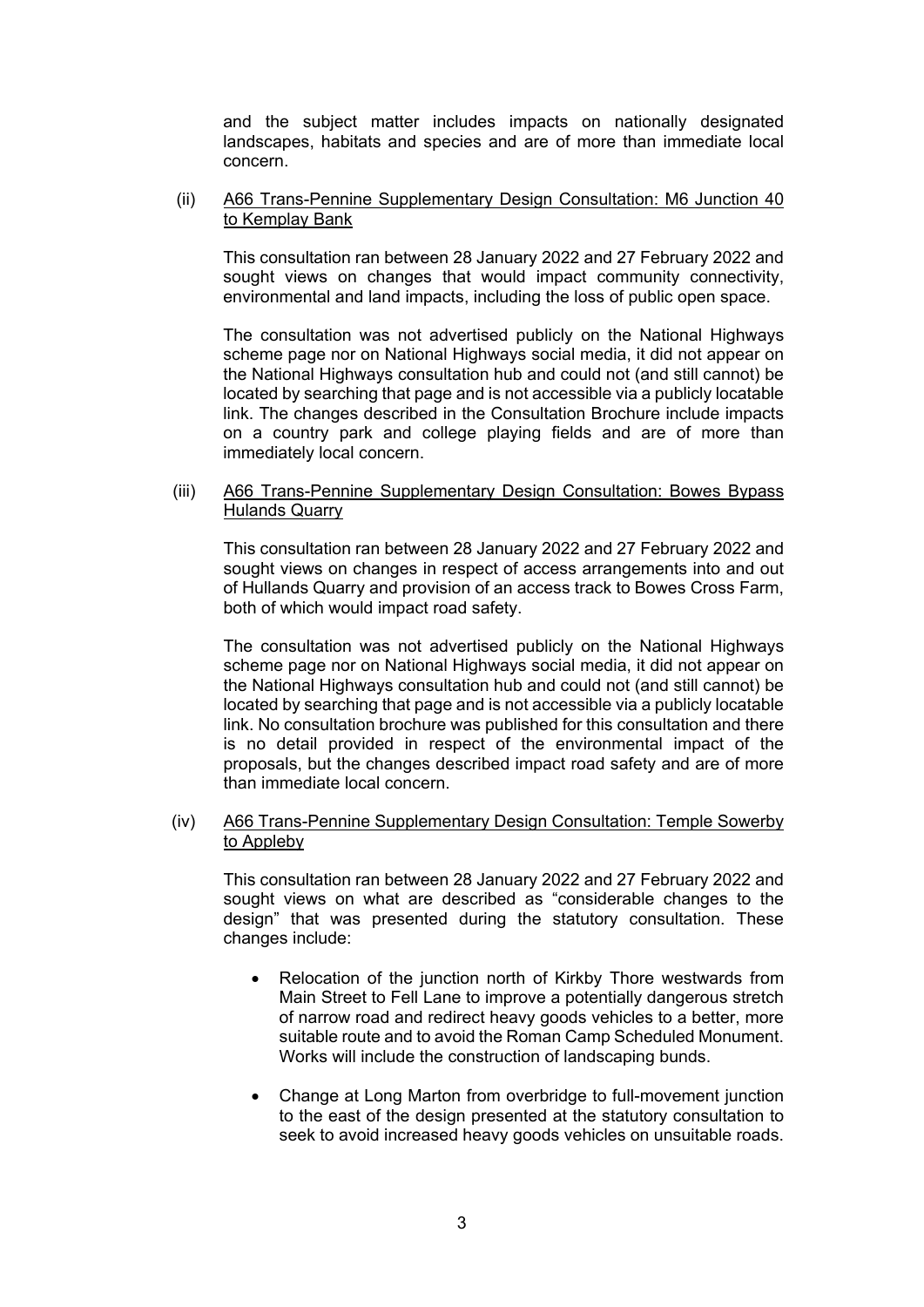The addition of a junction at Long Marton to remove the Appleby Junction links to seek to avoid land take from Fair Hill at Appleby which would have impacted the Appleby Fair.

This part of the scheme is in one of the most environmentally sensitive parts of the route, as it crosses Trout Beck, which is part of the River Eden SAC. The lack of information provided makes it impossible to understand what the impacts on the SAC could be.

The consultation was not advertised publicly on the National Highways scheme page nor on National Highways social media, it did not appear on the National Highways consultation hub and could not (and still cannot) be located by searching that page and is not accessible via a publicly locatable link. The changes described in the Consultation Brochure are considerable and involve the construction of a new junction, construction of landscaping bunds and loss of hedgerows. The changes also relate to impacts on road safety and an annual event culturally significant to the gypsy, traveller and Roma communities. The considerable changes described are of more than immediate local concern.

(v) A66 Trans-Pennine Supplementary Design Consultation: walking, cycling and horse-riding provision, landform and compounds

This consultation opened on 16 February 2022 and closed on 20 March 2022 and sought views on very considerable changes to the following:

- Extensive changes to walking, cycling and horseriding provision along the length of the Scheme
- Considerable changes to the proposed landform along much of the route, with the construction of multiple large landscape bunds
- Multiple new large compounds along much of the route, of unknown purpose or use

Although this consultation was listed on the National Highways consultation hub, it was not present on the National Highways scheme page, nor advertised on National Highways social media accounts with a publicly available link. Despite the numerous major and complex changes described in the Consultation Brochure, no public events were organised to inform the public and give them the opportunity to view the maps and ask questions. This may be in breach of National Highways' Public Sector Equality Duty, as it deprived those without access to the internet (particularly the elderly) an opportunity to inform themselves of the changes and to respond.

Neither the consultation webpage nor the Consultation Brochure provide any information regarding the environmental impacts of any of these changes, which by their nature can be expected to be considerable due to the extent of the land impacted and the proximity to multiple protected landscapes and habitats.

The new, proposed compounds, while they might be considered temporary, will have a large detrimental impact on the area and should have had their impact assessed as part of the Preliminary Environmental Information Report (PEIR). Even if considered temporary, compounds can end up being permanent features or leave behind permanent impacts, sometimes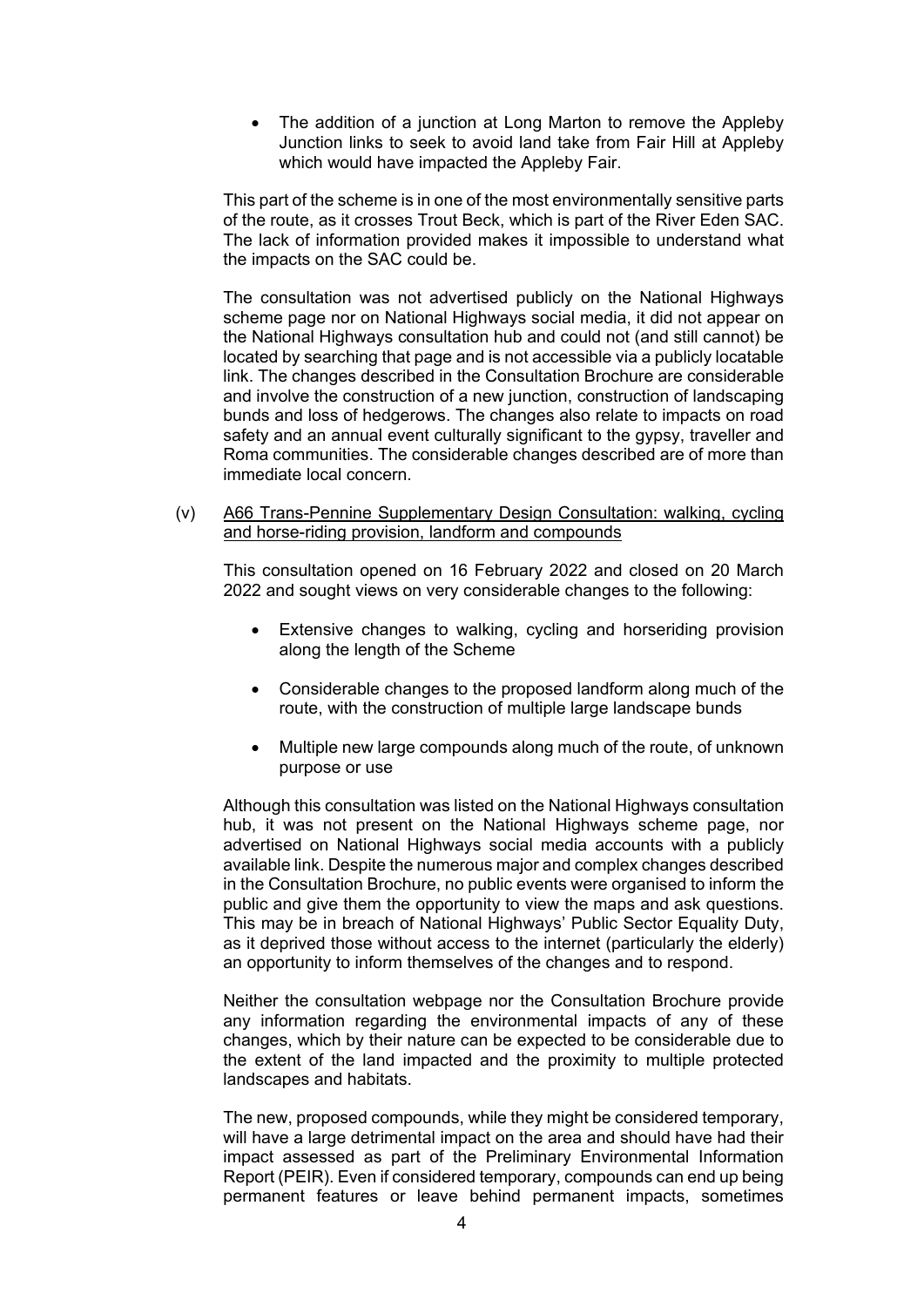leading to further development. Due to these significant changes, the environmental impacts of which have not been explained or made public, the PEIR should be updated and consulted upon again. The principle of public participation, and the requirements of the Statutory Guidance, have not been complied with.

(vi) A66 Trans-Pennine Supplementary Design Consultation: Brough Hill Fair

This consultation opened on 11 March 2022 and closed on 3 April 2022 and sought views on changes to the proposed re-siting of Brough Hill Fair to a smaller site than previously proposed and almost two miles away.

# **Statutory guidance**

6. Under the Planning Act 2008 the Department for Communities and Local Government in March 2015 issued statutory guidance on the pre-application process ("**the Guidance**"). The statutory guidance is an important consideration in the Secretary of State's decision whether to accept an application for examination.1 The Guidance throughout makes abundantly clear the importance of proper consultation. In particular:

*6. Part 5 of the Planning Act sets out statutory requirements for applicants to engage in pre-application consultation with local communities, local authorities, and those who would be directly affected by the project. The front-loaded emphasis of consultation in the major infrastructure planning regime is designed to ensure a more transparent and efficient examination process.*

*18. Early involvement of local communities, local authorities and statutory consultees can bring about significant benefits for all parties, by:*

- *helping the applicant identify and resolve issues at the earliest stage, which can reduce the overall risk to the project further down the line as it becomes more difficult to make changes once an application has been submitted;*
- *enabling members of the public to influence proposed projects, feedback on potential options, and encouraging the community to help shape the proposal to maximise local benefits and minimise any downsides;*
- *helping local people understand the potential nature and local impact of the proposed project, with the potential to dispel misapprehensions at an early stage;*
- *enabling applicants to obtain important information about the economic, social and environmental impacts of a scheme from consultees, which can help rule out unsuitable options;*
- *enabling potential mitigating measures to be considered and, if appropriate, built into the project before an application is submitted; and*
- *identifying ways in which the project could, without significant costs to promoters, support wider strategic or local objectives.*

*19. The pre-application consultation process is crucial to the effectiveness of the major infrastructure consenting regime. A thorough process can give the Secretary of State confidence that issues that will arise during the six months* 

<sup>&</sup>lt;sup>1</sup> Statutory guidance, paragraph 5; Planning Act 2008, sections  $55(5A)(b)$  and  $55(4)(c)$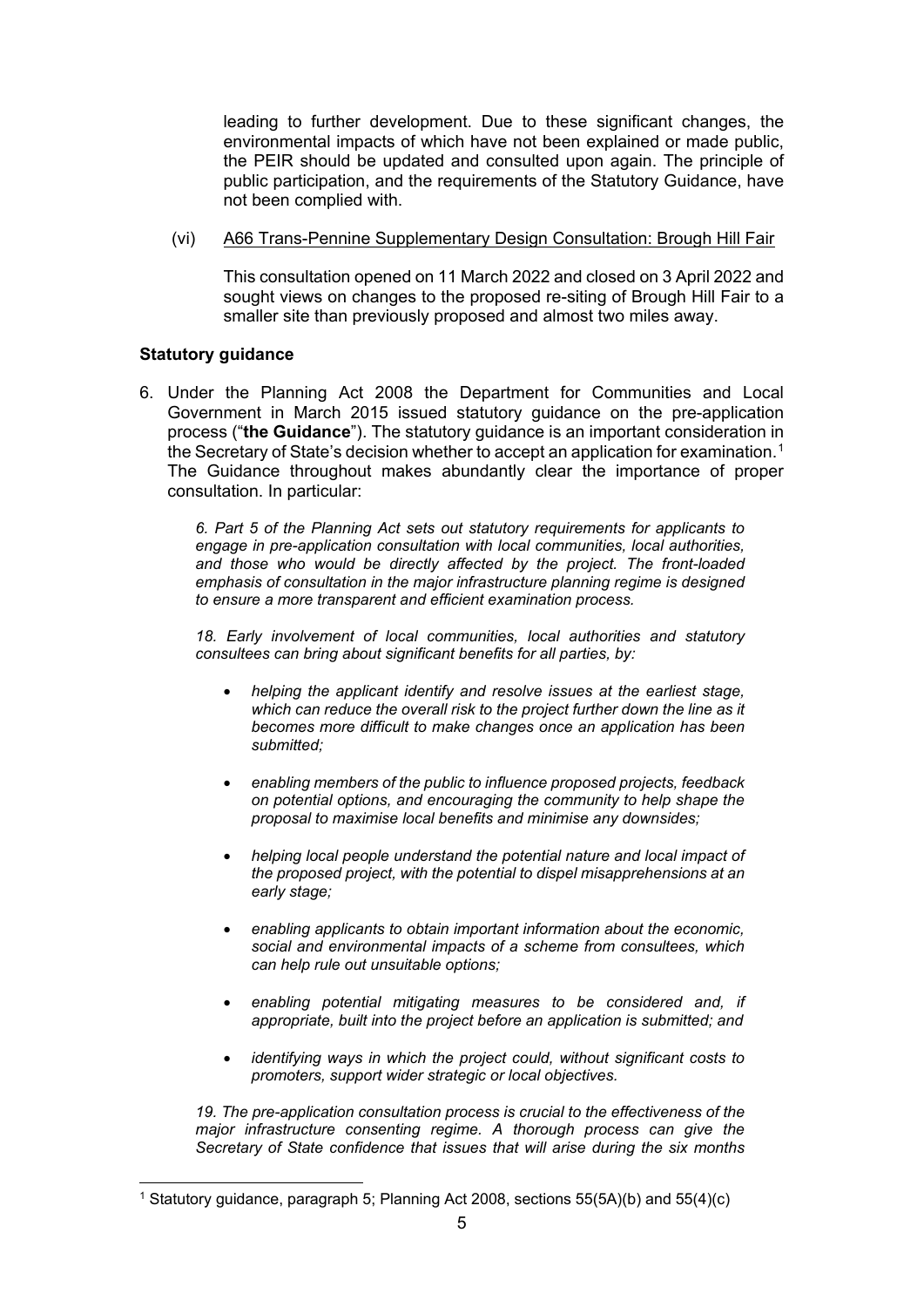*examination period have been identified, considered, and – as far as possible – that applicants have sought to reach agreement on those issues. Without adequate consultation, the subsequent application will not be accepted when it is submitted. If the Secretary of State determines that the consultation is inadequate, he or she can recommend that the applicant carries out further consultation activity before the application can be accepted.*

*53. Local people have a vital role to play at the pre application stage. People should have as much influence as is realistic and possible over decisions which shape their lives and communities. It is therefore critical that they are engaged with project proposals at an early stage. Because they live, work and socialise in the affected area, local people are particularly well placed to comment on what the impact of proposals on their local community might be; or what mitigating measures might be appropriate; or what other opportunities might exist for meeting the project's objectives.*

*72. The timing and duration of consultation will be likely to vary from project to project, depending on size and complexity, and the range and scale of the impacts. The Planning Act requires a consultation period of a minimum of 28 days from the day after receipt of the consultation documents. It is expected that this may be sufficient for projects which are straightforward and uncontroversial in nature. But many projects, particularly larger or more controversial ones, may require longer consultation periods than this. Applicants should therefore set consultation deadlines that are realistic and proportionate to the proposed project…*

*73. Applicants are not expected to repeat consultation rounds set out in their Statement of Community Consultation unless the project proposals have changed very substantially. However, where proposals change to such a large degree that what is being taken forward is fundamentally different from what was consulted on, further consultation may well be needed. This may be necessary if, for example, new information arises which renders all previous options unworkable or invalid for some reason. When considering the need for additional consultation, applicants should use the degree of change, the effect on the local community and the level of public interest as guiding factors.*

*75. If the application only changes to a small degree, or if the change only affects part of the development, then it is not necessary for an applicant to undertake a*  full re-consultation. Where a proposed application is amended in light of *consultation responses then, unless those amendments materially change the application or materially changes its impacts, the amendments themselves should not trigger a need for further consultation. Instead, the applicant should ensure that all affected statutory consultees and local communities are informed of the changes.* 

*76. In circumstances where a particular issue has arisen during the preapplication consultation, or where it is localised in nature, it may be appropriate to hold a non-statutory, targeted consultation. A developer's Statement of Community Consultation should be drafted so that it does not preclude this approach. A more bespoke approach can be adopted, which may allow developers to respond with more agility to the issue at hand. If adopting this approach, the emphasis should be on ensuring that relevant individuals and organisations are included.*

*77. Consultation should also be fair and reasonable for applicants as well as communities. To ensure that consultation is fair to all parties, applicants should be able to demonstrate that the consultation process is proportionate to the impacts of the project in the area that it affects, takes account of the anticipated level of local interest, and takes account of the views of the relevant local authorities.*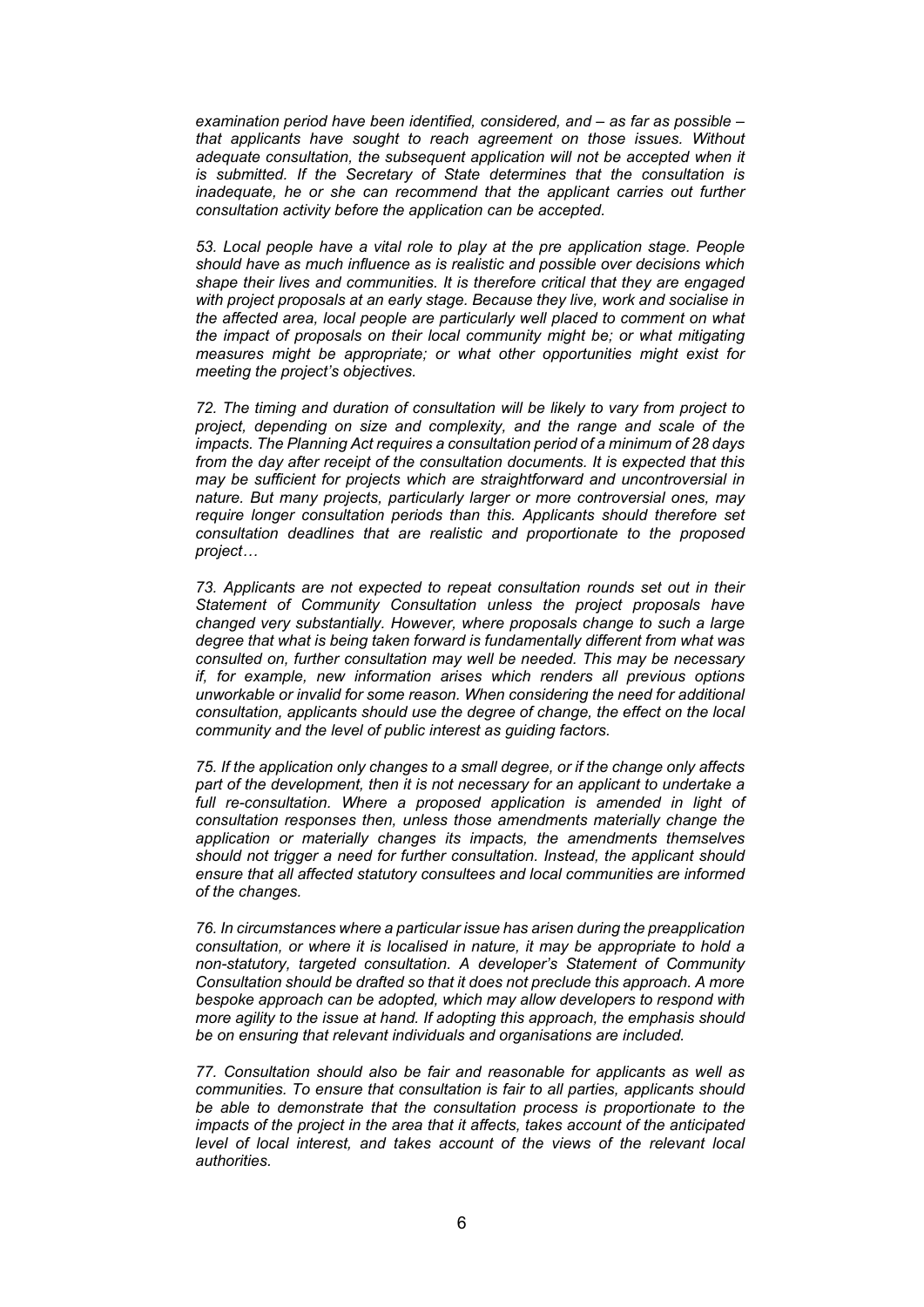*88. It is important to stress that pre-application consultation is a statutory duty for applicants, and it should, as this guidance makes clear, be carried out to a certain standard. Issues about the adequacy of consultation should be considered prior to the Inspectorate (on behalf of the Secretary of State) accepting an application for examination. Where any interested party feels that consultation was inadequately carried out, they should approach the applicant in the first instance. If consultees remain unsatisfied, they can complain to the relevant local authority (who can consider this complaint as part of their representation to the Secretary of State on the adequacy of consultation), or the Secretary of State (through the Inspectorate). Any concerns should be raised promptly during or immediately following the consultation, to enable the applicant to address the issues if appropriate. In all cases, the final decision as to whether pre-application consultation was adequately carried out rests with the Secretary of State.*

*93. For the pre-application consultation process, applicants are advised to include sufficient preliminary environmental information to enable consultees to develop an informed view of the project. The information required may be different for different types and sizes of projects. It may also vary depending on the audience of a particular consultation. The preliminary environmental information is not expected to replicate or be a draft of the environmental statement. However, if the applicant considers this to be appropriate (and more cost-effective), it can be presented in this way. The key issue is that the information presented must provide clarity to all consultees. Applicants should be careful not to assume that non-specialist consultees would not be interested in any technical environmental information. It is therefore advisable to ensure access to such information is provided during all consultations. The applicant's Statement of Community Consultation must include a statement about how the applicant intends to consult on preliminary environmental information.*

#### **Statutory consultation**

7. Our client's response to the statutory consultation outlined multiple concerns with its adequacy, including that there were fifteen options consulted on, making this a uniquely complex project and consultation, and that it was unclear which options were the preferred options. This could be in breach of paragraph 93 of the Guidance that "information presented must provide clarity to all consultees". Our client also raised concerns about the inadequacy of the 89-page Non-Technical Summary (NTS). The NTS was extremely long and technical, copying over lengthy and technical information from the PEIR, included information on fifteen different options, and could not be described as a layperson's guide to the environmental impacts of the eight schemes. Another area of concern was that the 6-week consultation period was far too short for a scheme of this complexity.

# **Preliminary Environmental Information**

- 8. The Applicant is under a duty to consult the consultation bodies and local community and must prepare a Statement of Community Consultation ("**Consultation Statement**").2 Consultation must be carried out in accordance with the proposals in the Consultation Statement.3
- 9. The Consultation Statement must set out how the Applicant intends to publicise and consult on the PEIR, $4$  which must contain the information reasonably required

<sup>2</sup> Planning Act 2008, section 47(1)

<sup>3</sup> Planning Act 2008, section 47(7)

<sup>4</sup> The Infrastructure Planning (Environmental Impact Assessment) Regulations 2017, regulation 12(1)(b)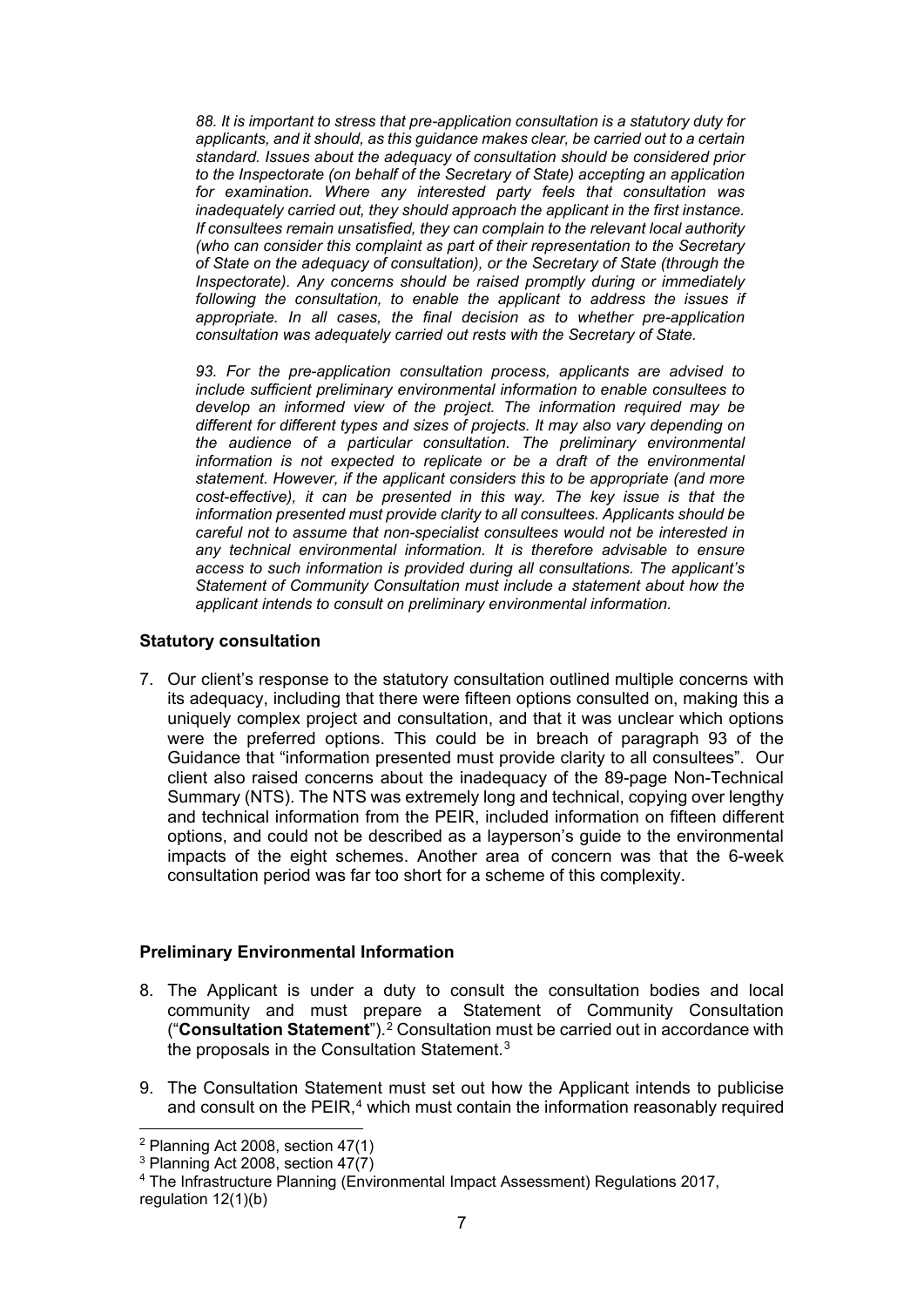for the consultation bodies to develop an informed view of the likely significant environmental effects of the development and of any associated development.5

10. Where the PEIR, which is a public document on which the public should be properly consulted,6 does not contain information reasonably required for the consultation bodies to develop an informed view of the likely significant environmental effects of the development and of any associated development, it must be updated and be consulted upon again if there are additional or substantively different likely significant effects.

# **Concerns**

- 11. Although our client asked for confirmation of the consultations' details (such as dates, deadlines, links to any information online etc) on 3 February and chased this up on 10 February, National Highways declined to provide details of the six subsequent consultations or assist our client to respond.
- 12. As outlined in the emails of 3 and 10 February our client is extremely concerned at the way that National Highways is conducting its consultations. It appears that public participation is being minimised and large, 'considerable' changes appear to be presented as small and not materially impacting on the scheme that was consulted on in the Autumn of 2021. Our client believes that this is wrong and that there appears to be a number of aspects of the changes which materially impact on the scheme. However, because the environmental impacts of those changes have not been set out, it is not possible fully to understand their significance.
- 13. Without a properly open and public consultation with sufficient information the public will not know if the new changes are substantially different, or will materially impact on the scheme. Despite the changes being described as 'considerable' and, in our client's view, obviously of wider than merely local impact, unless a member of the public received a leaflet through their letter box, they would not be alerted to these consultations. There would be nothing online to tell them what is happening and those who may have commented on those issues in the Statutory Consultation who are not local or did not receive a leaflet would not have had the opportunity to participate in and comment on the change proposed in the consultation.
- 14. Our client would argue that any changes within or close to an Area of Outstanding Natural Beauty (AONB) are capable of being significant and of national importance. The same principle applies to internationally important habitats and species protected under the Habitats Directive, such as Special Conservation Areas (SACs) and Special Protection Areas (SPAs). The public, including, local, regional and national environmental organisations, should be given the opportunity properly to respond to these changes if the consultation is to be considered adequate. Without their input it is difficult to see how the most appropriate proposals will be advanced, that will have the least impact on this protected area. People and organisations who have already responded to the statutory consultation and expressed an interest in the scheme, such as our client, (with a national interest in transport and the environment), and national, regional and local environmental groups with an interest in the area, should be considered to be "relevant organisations" for the purposes of further consultations, and notified of further

<sup>5</sup> The Infrastructure Planning (Environmental Impact Assessment) Regulations 2017, regulation 12(2)(b)

<sup>6</sup> Consultation Statement, paragraph 3.11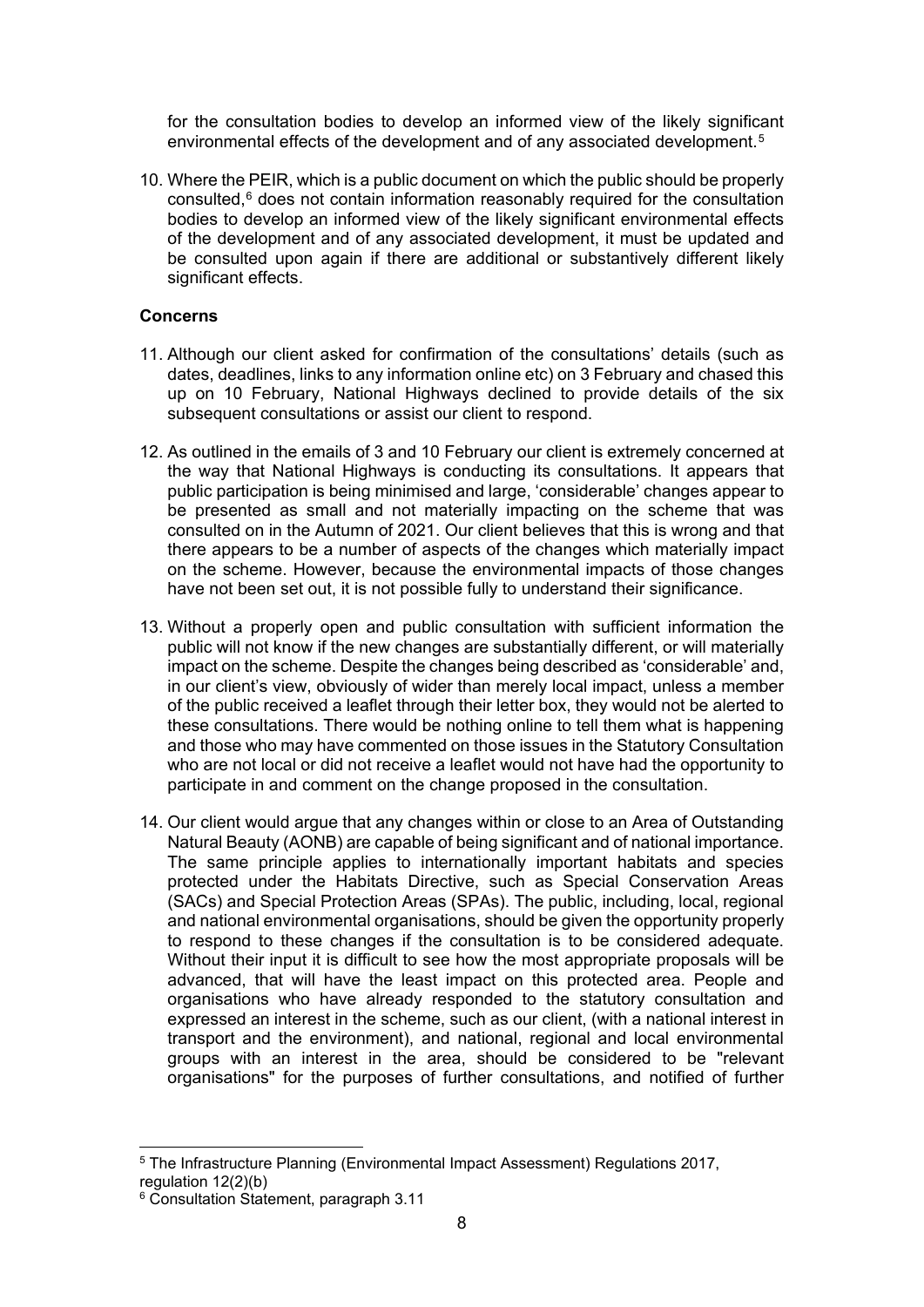consultations. Our client asked on 10 February to be notified of all consultations, yet was not notified of the six new consultations.

15. This is a huge scheme spanning eight sections over 50 miles and costing over £1 billion. Each one of these sections has the potential to be an NSIP in its own right. so any changes should be consulted upon in an open and transparent way. Consulting on changes in the different areas separately and in a way that prevents people commenting on other areas also undermines any ability to assess the **cumulative** impacts of the changes and whether these combined impacts materially impact on other areas or the entire scheme. The supplementary consultations into the proposed changes should not happen in isolation, but should be considered in combination.

### **Conclusion**

- 16. Regulation 12 of The Infrastructure Planning (Environmental Impact Assessment) Regulations 2017 requires that the preliminary environmental information should be adequate for consultees to "develop an informed view of the likely significant environmental effects of the development (and of any associated development)". The Consultation Statement and the Statutory Guidance set out the importance that the public be consulted on the PEIR. The environmental information and the likely significant effects resulting from proposed changes to the scheme which have been consulted on after the Statutory Consultation need to be explained and included in an updated PEIR that fully informs all consultees, including statutory consultees, on the environmental impacts of these substantial changes, and to revisit the issue of cumulative impacts. Any defects in the way that this consultation has been run could render it unlawful. It is in everyone's interests that these consultations are run properly, otherwise they may be legally defective.
- 17. If the relevant consultation bodies, including local authorities, consider that they have not been provided with sufficient environmental information on the consultation proposals to develop an informed view of the likely significant effect, they would be within their right to make clear in their representations to the Secretary of State that the consultation carried out by the applicant is deficient and that therefore the application ought not be accepted for examination.<sup>7</sup>
- 18. Our client believes the solution is for National Highways to issue a new Statement of Community Consultation and to re-run the statutory consultation with an updated PEIR, taking on board all previous feedback. The statutory consultation should allow enough time for adequate responses (six weeks was not enough last time for such a huge scheme), be open to all, with information clearly available online and offline, and a clear and simple Non-Technical Summary (NTS).
- 19. We would like a substantive reply to the points raised in this letter as soon as possible and in any event no later than 14 days from the date of this letter.

Yours faithfully

**Richard Buxton Solicitors** Environmental, Planning & Public Law

<sup>&</sup>lt;sup>7</sup> See in particular paragraphs 88 and 93 of the Statutory Guidance (above at para.6) and Regulation 12 of The Infrastructure Planning (Environmental Impact Assessment) Regulations 2017